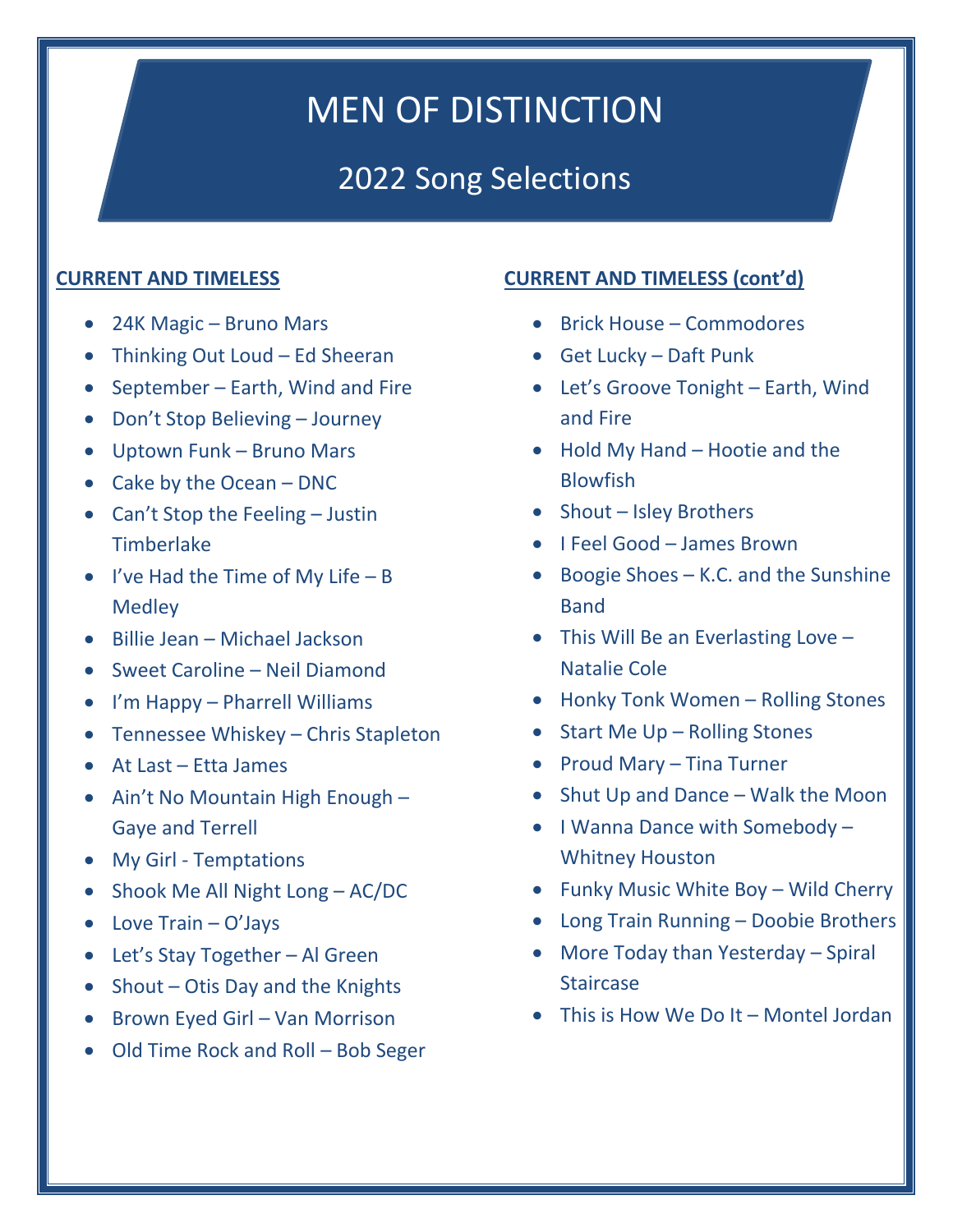#### **R&B, MOTOWN, BEACH**

- Natural Woman Aretha Franklin
- What You Won't Do for Love Bobby Caldwell
- Too Late to Turn Back Now Cornelius Brothers & Sister Rose
- Under the Boardwalk Drifters
- Up on the Roof Drifters
- Chain of Fools Aretha Franklin
- How Sweet It Is Marvin Gaye
- What's Going On Marvin Gaye
- My Guy Mary Wells
- Brenda O. C. Smith
- With This Ring Platters
- Lady Soul Temptations
- My Girl Temptations
- Just My Imagination Temptations
- Miss Grace Tymes
- Stand by Me Medley Ben E. King
- Bad Mama Jama Carl Carlton
- Carolina Girls Chairman of the Board
- Bad Girls Donna Summer
- I'll Be Around Spinners
- September Earth, Wind and Fire
- Freak Out Chic
- Stagger Lee Lloyd Price
- This Will Be An Everlasting Love -Natalie Cole
- Dock of the Bay Otis Redding
- I Can't Go for That Hall and Oates

## **R&B, MOTOWN, BEACH (cont'd)**

- Signed, Sealed and Delivered Stevie Wonder
- Boogie Oogie Oogie Taste of Honey
- I will Survive Gloria Gaynor
- We are Family Sister Sledge
- Hot Fun in the Summertime Sly and the Family Stone/Hall & Oats
- Sixties Motown Medley Various Artists

Get Ready, Ain't Too Proud to Beg, Hold On I'm Coming, Knock on Wood, Baby I Need Your Loving, Sugar Pie Honey Bunch

#### **DINNER**

- Fly Me to the Moon Frank Sinatra
- You'll Never Find Lou Rawls
- Smooth Operator Sade
- Sunshine of My Life Stevie Wonder
- Misty Erroll Garner
- Sugar S. Turrentine
- As Time Goes By Casablanca
- Satin Doll Duke Ellington